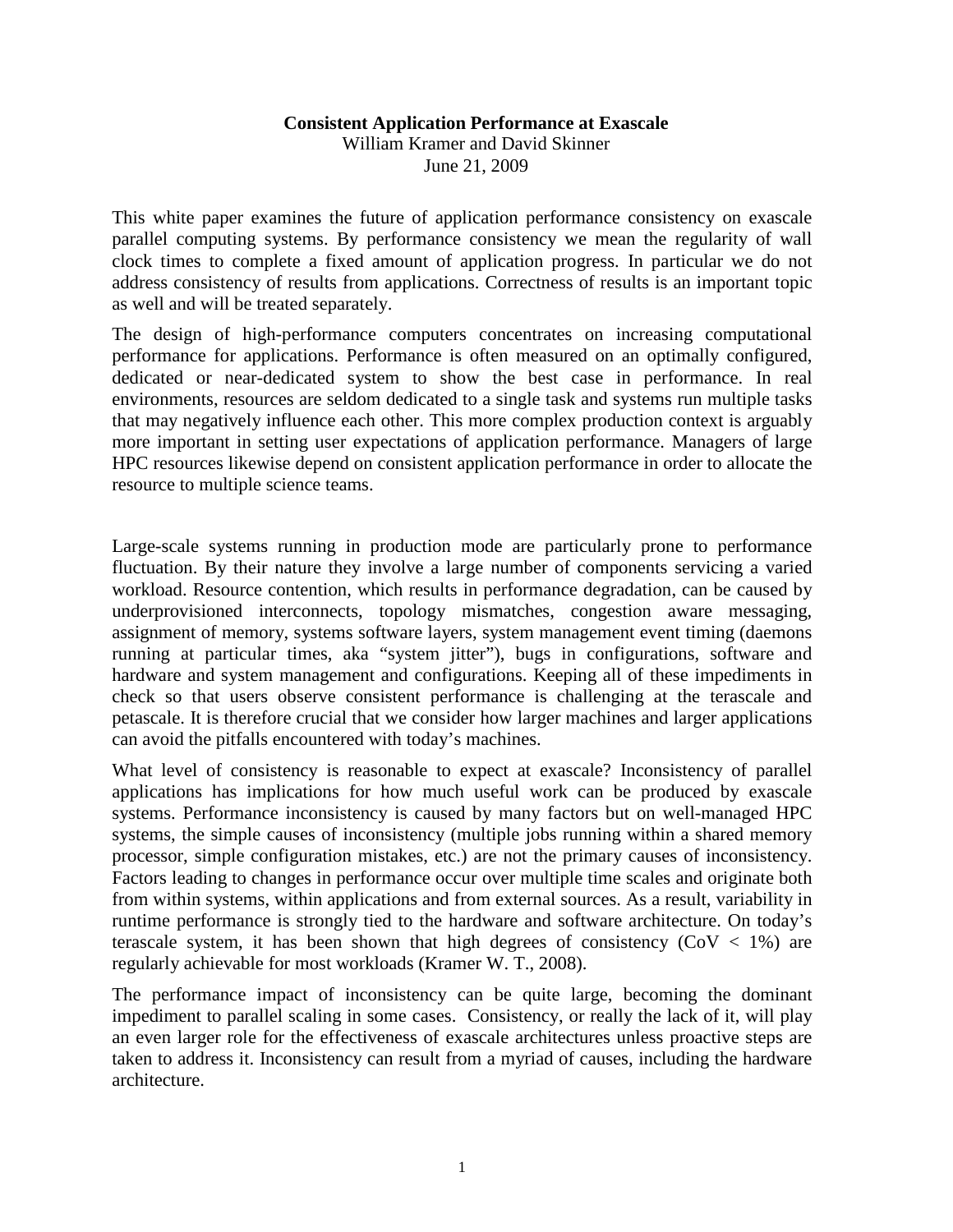Understanding the parallel scaling factors leading to performance inconsistency needs to be a chief concern of the design and use of exascale systems. Since the majority of testing and performance analysis is done on test systems much smaller than production machines, it is common to encounter variability-induced performance loss at scale that goes unseen on smaller machines.

The variability of performance has as much impact on users' ability to accomplish their goals as availability and mean time between failures. For example, the user's productivity is impacted at least as much when performance varies by a factor of two as when a system's availability is only half the expected time! In both cases, the amount of work done is only half what is expected of the system.

Multiple sources show inconsistency in runtimes leads to many negative impacts [ (Figueira and Berman 1966), (Worley and Levesque 2004), (Zhang, Sivasubramaniam, Moreira, & Franke, 2001)], all of which reduce the value of HPC (and future exascale) systems. The first impact is less overall work done by the system. Runtime inconsistency is inherently bad for performance since variations in runtime proceed upward from some best case runtime, i.e., variation is seldom toward better than optimal performance. The longer a task takes, the more time it takes to get usable results for analysis. Since some applications have a strict order of processing steps (i.e. in climate studies, year one has to be simulated before year two can start), they cannot directly overcome this slowdown via, say, increased parallelism. Inconsistency can also introduce wider error margins for non-deterministic applications, leading to more difficulty verifying results.

Inconsistency decreases the efficiency of HPC parallel systems since cycles are lost to both job failure and complex job scheduling to mitigate the lack of consistency [ (Srinivasan, et al. 2002), (Lee, et al. 2004)]. Jobs fail through incorrect estimation of the batch queue requirements. System scheduling becomes less effective because users must be overly conservative in requesting batch time. Most scheduling software relies on user-provided run estimates, or times assigned by default values, to schedule work effectively. When a cautious user overestimates runtime, the job scheduler operates on poor information and results in inefficient scheduling selections on systems. These all contribute to the loss of user productivity and decreased system impact.

Consistency is influenced by a number of factors.

- System configuration and management errors and bugs (Kramer and Ryan 2003). At exascale, with orders of magnitude more components, there will be increased likelihood that such artifacts are introduced.
- Hardware architectural features–including the network topology, size of computational nodes, hardware collective features (from vectors to distributed collectives), automated error recovery and hardware consistency features (e.g. global cocks) (Skinner and Kramer October 6-8, 2005). At exascale, the trade-offs of many more cores within an SMP/node or a much broader network will greatly influence the consistency of systems.
- Software architectural features–including message passing collectives, the OS footprint (microkernels, lightweight OS, full OS), synchronization primitives, automated error recovery and service provisioning (Kramer and Ryan, May 2003), The software layers, being less integrated than hardware design and limited by hardware features, prove the most challenging area to control inconsistency at the exascale.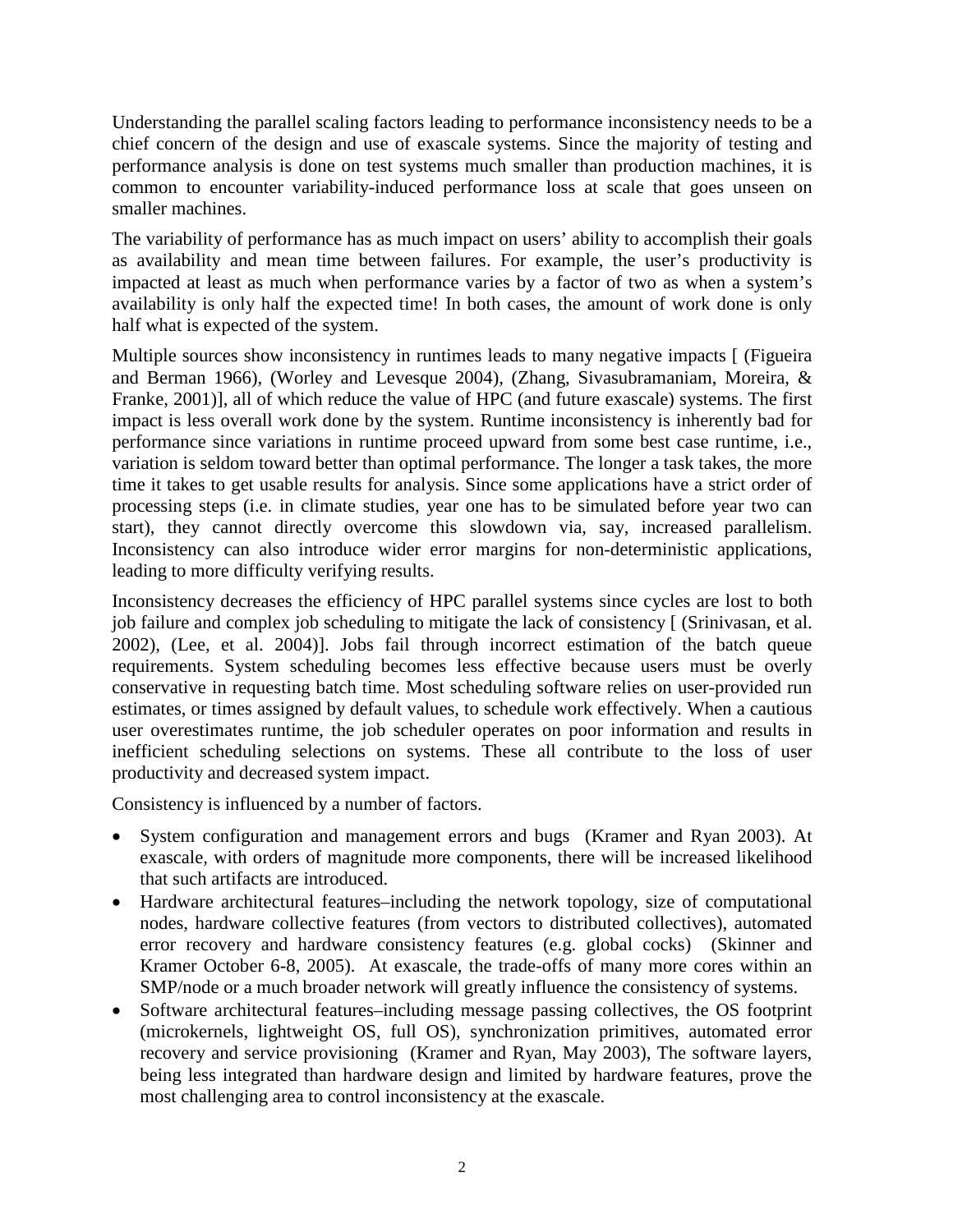- Application implementations–including ineffective use of resources, static workload allocation, I/O and application specific check pointing. At the exascale, in order to deal with the system challenges of resiliency, parallelism and performance, applications will have more responsibility for dynamic workload reassignment, adaptive behaviors (AMR) and recovery. This will lead to even more challenges for consistency unless there are well-planned interactions between the system components and the applications.
- Resource management–including scheduling applications that compete for resources, prioritization, quality of service, and coordination of services. Often this type of consistency challenge is the result of insufficient information for the scheduling agents and insufficient methods for applications to express their needs. At the exascale, power management will increase the need for dynamic interactions competing to serve different goals. For example, the exascale facility may wish to control power costs, or the system may do power control automatically, without taking into account the consistency needs of the applications nor the time researchers need results.

The challenge is how to maintain this level of consistency at the exascale. To date, once inconsistency is identified, it is possible, albeit not always easy, to restore consistency by making changes to parameters, fixing bugs and adjusting configurations and so on. It is not clear this will be the case at exascale unless consistency is a holistic design parameter. Key issues for assuring consistency at the exascale include

- Architectural and system design criteria that reflect consistency requirements
- Testing for consistency at scale
- Well-studied solutions and trade-offs for consistency
- Consistency metrics for exascale systems
- Understanding system architectural influences that can be explicitly linked to consistency
- Resource management that is too narrowly defined
- Ineffective methods to express performance and consistency needs up and down the software hierarchy

In order for exascale systems to exhibit the consistency that is required to make the applications and systems productive, new understanding of the causes and solutions to inconsistency are needed, along with new ways of measuring the impact that design, implementation and operational choices have on consistency. In order for applications to mitigate the effects that make systems inconsistent, new mechanisms for expressing consistency requirement and applications reactions are also required.

- Figueira, S. M., & Berman, F. (1966). Modeling the Effects of Contention on the Performance of Heterogeneous Applications. *Proceedings of the High Performance Distributed Computing (HPDC '96)*, (p. 392).
- Kramer, W. T. (2008). *PERCU: A Holistic Method for Evaluating High Performance Computing Systems.* University of California at Berkeley, Department of Electrical Engineering and Computer Science. Berkeley, CA: University of California.
- Kramer, W., & Ryan, C. (May 2003). *Performance Variability of Highly Parallel Architectures.* Berkeley, CA: Lawrence Berkeley National Laboratory.
- Kramer, W., & Ryan, C. (2003). Performance Variability on Highly Parallel Architectures. *International Conference on Computational Science 2003.* Melbourne Australia and St. Petersburg Russia.